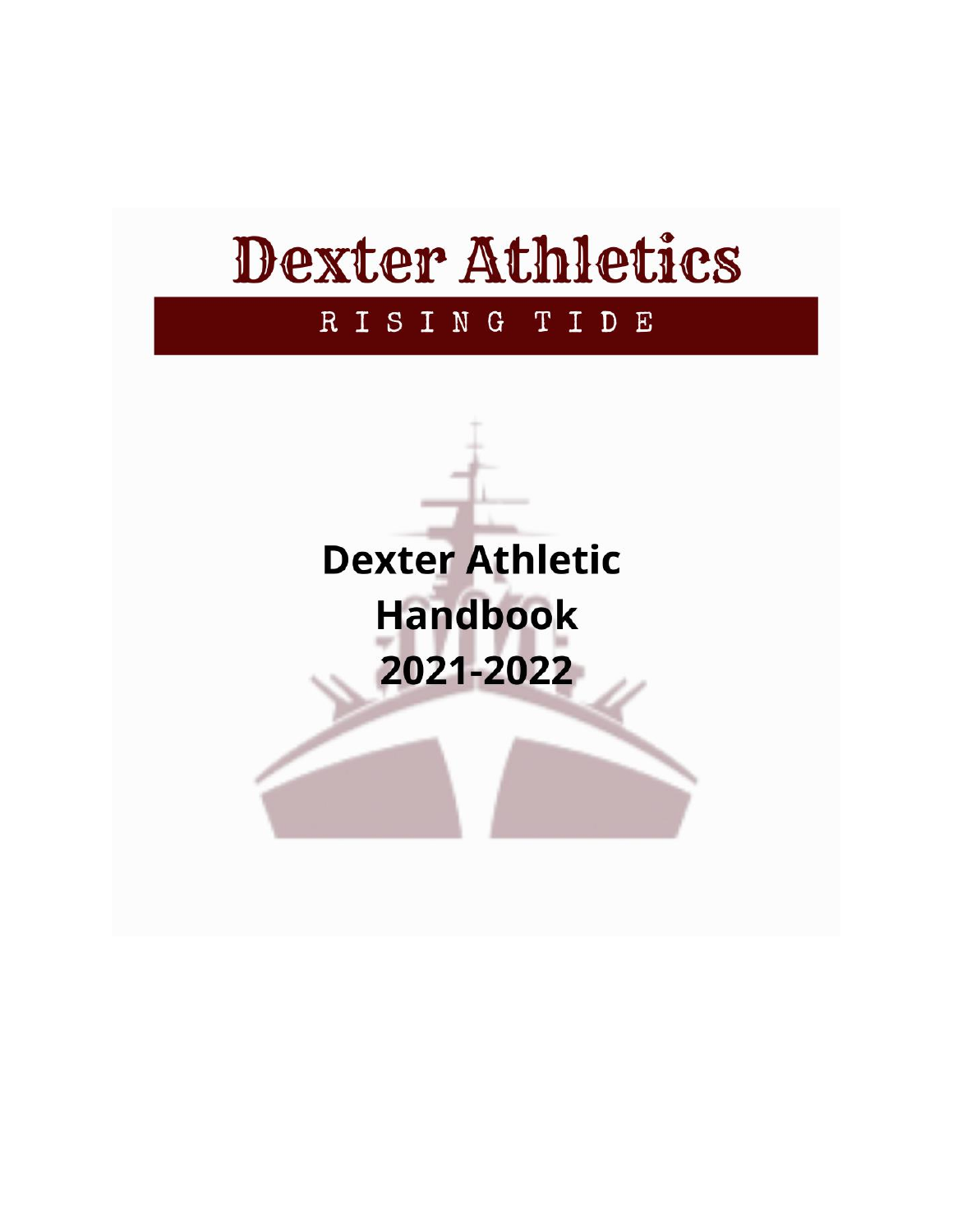# Dreadnaught Supporters

On behalf of the athletic department, we would like to welcome you to the world of athletics at Dexter High School. We along with thirteen other schools are member of the Southeastern Conference (SEC). This conference is divided into two divisions.

| 2021-2022 School Year |           |  |
|-----------------------|-----------|--|
| Red                   | White     |  |
| <b>Bedford</b>        | Adrian    |  |
| Dexter                | Chelsea   |  |
| <b>Huron</b>          | Jackson   |  |
| Lincoln               | Pinckney  |  |
| Monroe                | Tecumseh  |  |
| Pioneer               | Ypsilanti |  |
| Saline                |           |  |
| Skyline               |           |  |
|                       |           |  |

Dexter High School offers twenty-five Varsity sports and three club varsity sports.

| Fall                        | Winter                   | Spring                 |
|-----------------------------|--------------------------|------------------------|
| Cross Country, Boys & Girls | Basketball, Boys & Girls | <b>Baseball</b>        |
| Equestrian*                 | Competitive Cheer        | Golf, Boys             |
| Dance <sup>*</sup>          | Dance *                  | Lacrosse, Boys & Girls |
| Football                    | Ice Hockey *             | Soccer, Girls          |
| <b>Field Hockey</b>         | Swim & Dive, Boys        | Softball               |
| Golf, Girls                 | Wrestling                | Tennis. Boys           |
| Sideline Cheer              |                          | Track & Field, Boys    |
| Soccer, Boys                |                          | Track & Field, Girls   |
| Swim & Dive, Girls          |                          | Water Polo, Girls      |
| Tennis, Boys                |                          |                        |
| Volleyball                  |                          |                        |
| Water Polo, Boys            |                          |                        |

We have enclosed information that is pertinent to the understanding, development, performance, dedication, commitment and the educational value of high school athletics at Dexter High School. Before your children embark on their athletic career at our school, please read through this handbook. Should you have any remaining questions or concerns, please feel free to contact the Dexter Athletic Department at (734) 424-4170 during the typical school day, or access our high school website at [www.dexterschools.org](https://dhs.dexterschools.org/) or our athletics website at<http://dexterathletics.com/>

The success of the Dexter Athletic Department depends on the shared responsibility of the students, staff, parents and the Dexter community. Your child, and the support you provide are what makes Dexter athletics possible. We are excited about the future of our athlete program and encouraged and motivated by Dreadnaught pride and tradition. We wish you the very best, both academically and athletically, for success at Dexter High School.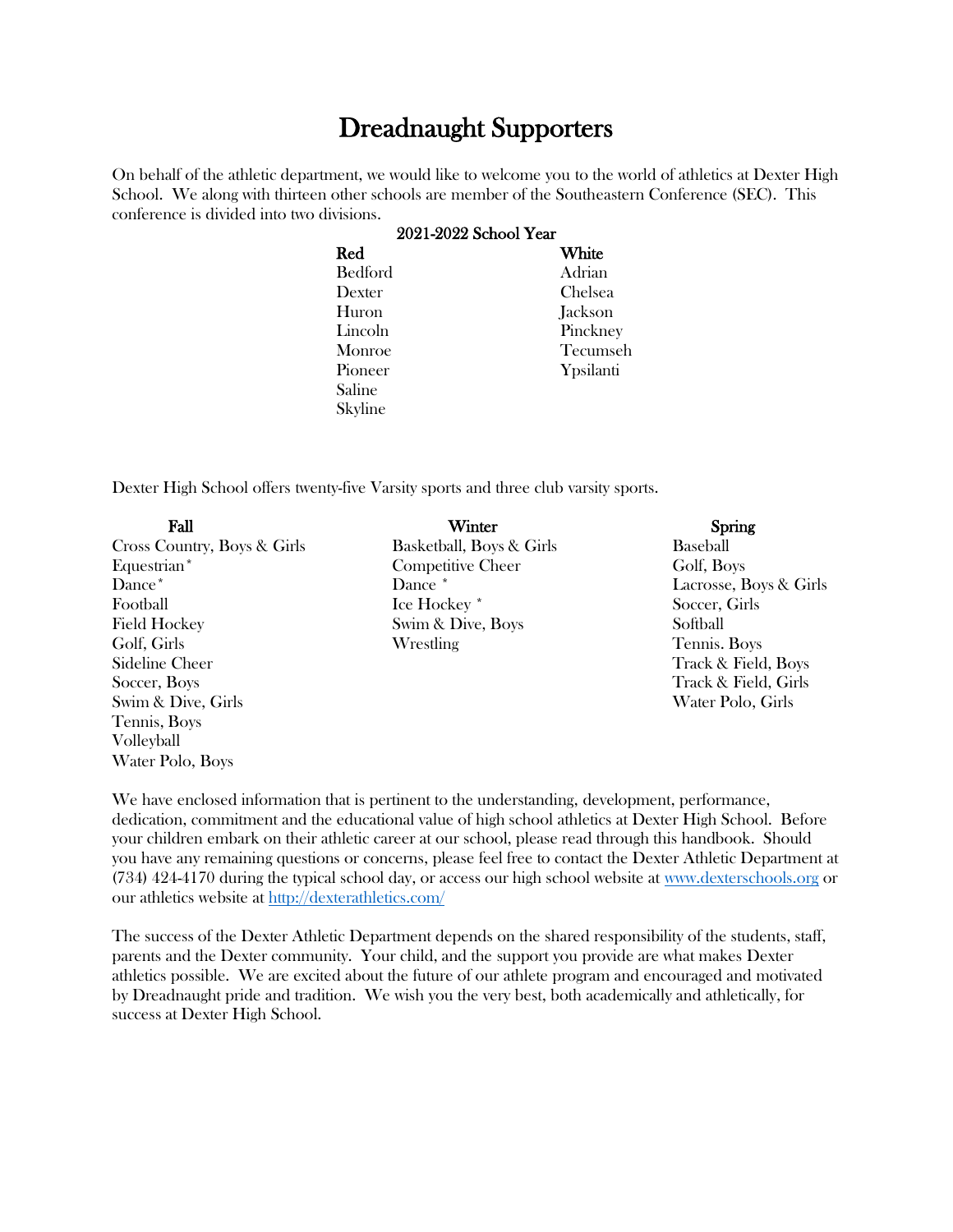# DHS Athletic Governing Bodies

Dexter Community Schools operates under the guidelines of the Michigan High School Athletic Association (MHSAA) and the Southeastern Conference (SEC), which utilizes National Federation High Schools (NFHS) rules.

#### Mission

The Dexter Athletic Department considers athletics to be an integral part of the Dexter learning community and thus follows and honors the Dexter Community Schools overall institutional mission. Our commitment to excellence implies that the Dexter Athletic Department will provide exemplary leadership, appropriate facilities and support services to allow its student-athletes to compete at the highest level of interscholastic competition and to reach their educational and athletic objectives.

# Middle School Athletic Mission

Dexter Community Schools and the Southeastern Conference believes students need to be able to explore athletics at the age where they are learning about themselves and their abilities. The 7th and 8th grade athletic experiences should serve as a time of exploration and discovery as student athletes participate in interscholastic sports for the first time.

The SEC encourages equal playing time for Middle School student athletes and has rules governing playing time in some sports. We attempt to give students the opportunity to develop their skills in a sport by maximizing both practice and game time.

Hard work, sacrifice, and desire are the keys to success in sports and in life. These components of success are encouraged and developed in our athletic programs.

# Vision

Dexter athletics seeks to connect athletic programs, coaches, and student-athletes with the community of Dexter with an unwavering focus on team, student-athlete experience, character development and collective greatness.

#### Participation Fees

Dexter Community Schools charge a participation fee for all sports with the exceptions of the three club sports (Dance, Equestrian, and Ice Hockey, which remain self-funded)

High School Athletic Participation Fee: \$250 per sport Middle School Athletic Participation Fee: \$150 per sport

Family Maximum: \$1000, club sports not included

Payments should be made at: [Dexter Athletic Participation Fee](https://dexterschools.ce.eleyo.com/search?redirected_yet=true&sf%5bcategory%5d=63)

There are financial scholarships available. The link below is the Dexter Athletic Scholarship Form. The scholarship form should be sent directly to Mike Bavineau: [bavineaum@dexterschools.org](mailto:bavineaum@dexterschools.org)

Dexter Athletics Scholarship Form: [Athletic Scholarship Application](https://www.dexterschools.org/uploaded/athletics/athletics_forms/DCS_Athletics_Scholarship_Form_fillable.pdf)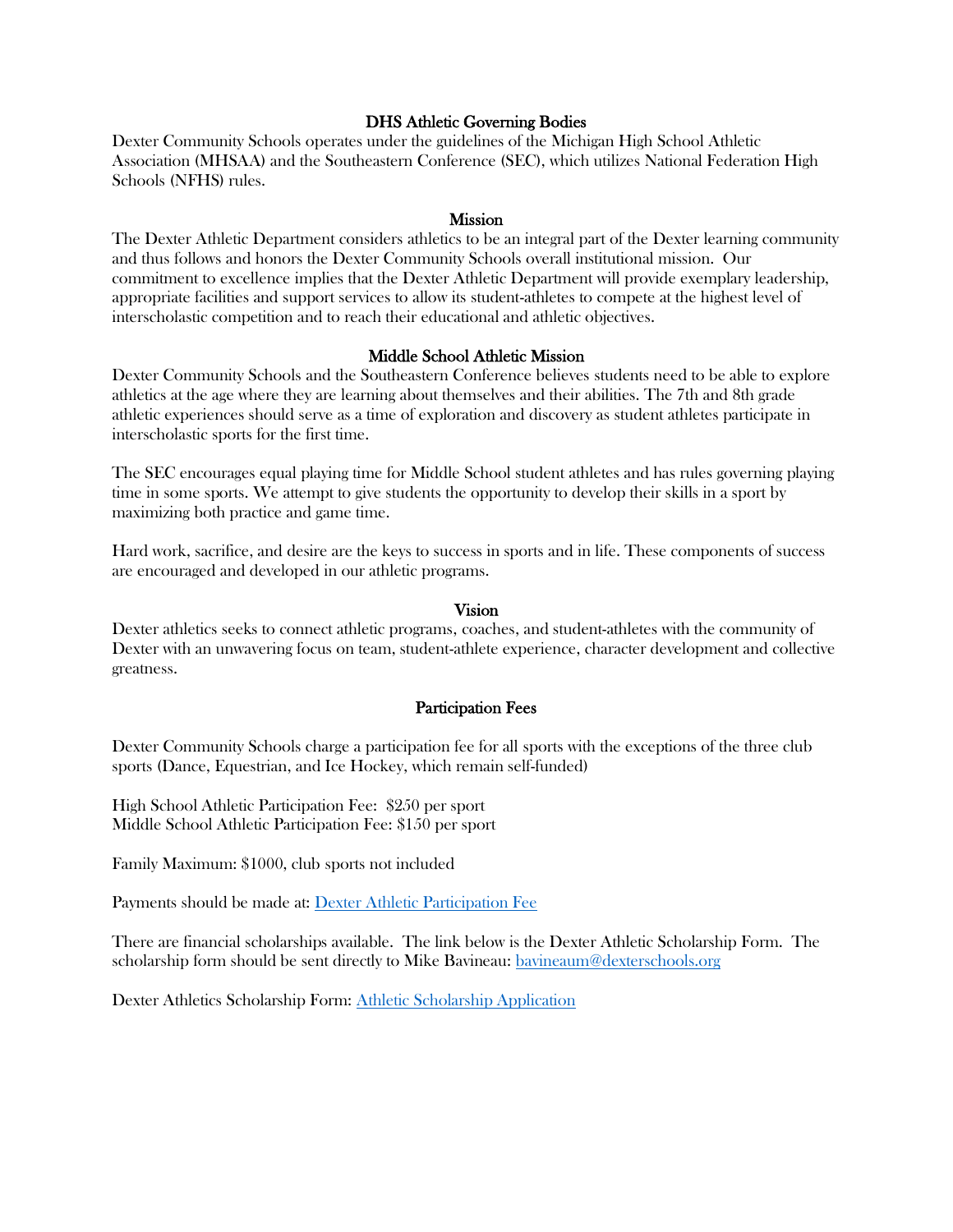# HParent/ Guardian Code of Conduct

We believe athletics will contribute significantly to the overall development of your student. As with academics, parental involvement in these programs helps ensure a quality experience for all concerned. Athletic Administration encourages you to be an active participant in the following ways:

- \* Encourage good sportsmanship by being a positive role model.
- \* Do your best to make athletics a positive experience for everyone involved (Athletes, Staff, Etc)
- \* Treat others participants, coaches, officials and fans with respect
- \* Reinforce the school's substance abuse policies and refrain from the use of alcohol and drugs
- \* Do your best to understand and appreciate the rules of the contest.
- \* Be a "Team" fan, not a "my child" fan.
- \* Importance of skill development, both sport specific and in life
- \* Talk to the coach at the appropriate time and place
- \* Your ticket to an athletic event, provides you with the privilege of observing the contest.
- \* Understand the ultimate purpose of educational athletics.

\* Athletics exists as an integral part of the total educations mission and participation in athletics is a privilege.

#### Communication you should expect from our coaches:

- Philosophy of the coach
- Location and times of all practices and contests
- Team/ Player requirements
- Discipline that may result in denial of participation

#### Issues appropriate to discuss with coaches:

- Treatment of your child, mentally and physically
- Ways in which your child can improve
- Academic support and college opportunities

Communication can and should start with the student-athlete. Our coaches are professionals. They make judgements based upon what they believe to be in the best for all student-athletes involved. Certain thing can and should be discussed with your child's coach. Other items should be left to the discretion of the coach. They are:

- Team strategy/substitutions
- Play calling
- Other students/ athletes

# Proper Protocol

Some situations may require a conference between coach, player and parent. These are encouraged. Both parties involved must have a clear understanding that coming to a resolution is in the best interest of the team and individual.

- Adhere to the 24-Hour Rule. Please do not confront a coach before or after a contest or practice.
- Contact the coach to set an appointment.
- If after meeting with the coach, and the coach did not provide a satisfactory resolution, the next step would be to set up an appointment with the athletic director.

- The last step, if you feel the athletic director did not provide a satisfactory resolution, you may set up an appointment with the principal.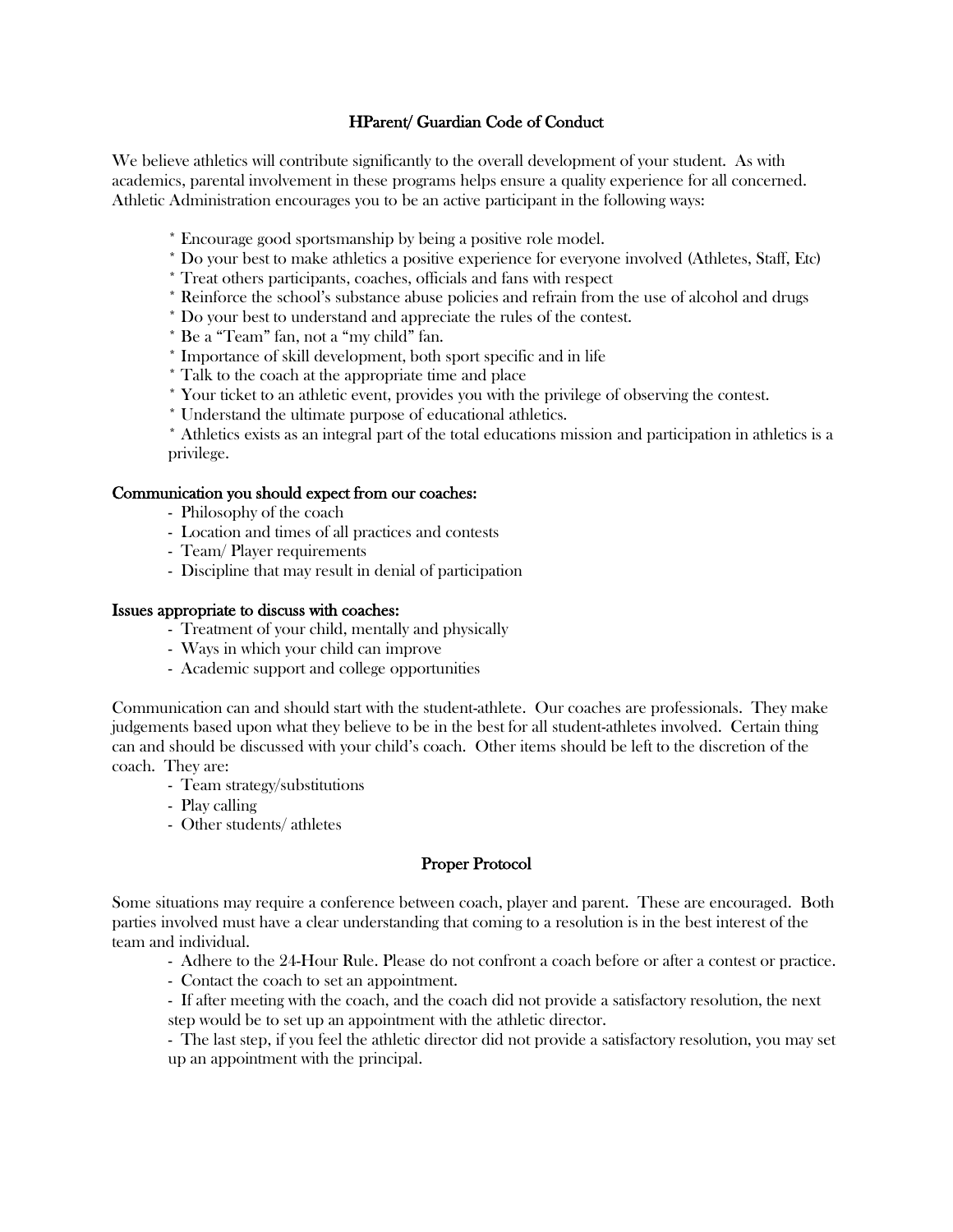# Student-Athlete Code of Conduct

The following list highlights essential guidelines of the Dexter High School student activity Code of Conduct. The rules apply on a twelve-month basis throughout the student's high school career.

# I. Athletic/Academic Eligibility

\* The Dexter athletic academic guidelines require that a student-athlete must pass five out of six classes in order to remain eligible for full participation.

\* If student fails to meet the Dexter athletics academic eligibility requirements, a student will be placed on academic probation: Any student athlete who is failing a class or has multiple D's during grade check will be asked to work with a Travel Card; this will allow the student athlete to remain eligible to participate in contests and practice. Travel Card is a weekly progress report. If eligibility requirements fall below DHS academic standards the student athlete will be required to use the travel card for the remainder of their season.

\* MHSAA guidelines require that a student athlete must pass four out of six classes.

\* Student-athletes who fail to meet MHSAA Academic requirements at the end of the semester will be ineligible for 4 ½ weeks.

# DHS Academic Grade Checks:

#### First Semester

October  $8^\text{\tiny th}$ , November  $12^\text{\tiny th}$ , December  $17^\text{\tiny th}$  and January  $28^\text{\tiny th}$ Second Semester

 $\rm{March~4^{\tiny{th}}}$  ,  $\rm{April~15^{\tiny{th}}}, \rm{May~13^{\tiny{th}}}$  and  $\rm{June~22^{\tiny{nd}}}$ 

# II. Alcohol and Substance Abuse

Use, possession, attempting to possess, concealment, distribution, sale, or being under the influence of the following is prohibited:

- Tobacco/ Tobacco products in any form
- Alcohol/ Alcoholic beverages in any form
- Illegal or unauthorized drugs including, but not limited to, those substances defined and
- "controlled substance" pursuant to federal and/or state statute.
- Steroids, human growth hormones, or other performance-enhancing drugs

#### Penalties for Substance Abuse

These guidelines supplement and do not supersede or modify the District's Student Code of Conduct, with which all students are expected to comply. Violations of the Student Code of Conduct may result in suspension or expulsion from school, and would also affect a student's eligibility to participate in extra/co-curricular activities.

#### First Violation

Any student-athlete in violation of the substance abuse policy will be withheld from competition for two consecutive weeks (14 days) or two contest whichever is greater from the date of the decision.

#### Second Violation

A second violation, suspension for six consecutive weeks (42 days) of competition or six athletic contests whichever is greater. The student will also be required to receive a full assessment by a trained professional and follow the recommendation.

#### Third Violation

The student will lose eligibility for participation in athletics for one full year.

THESE OFFENSES WILL BE CUMULATIVE THROUGHOUT THE STUDENTS HS CAREER.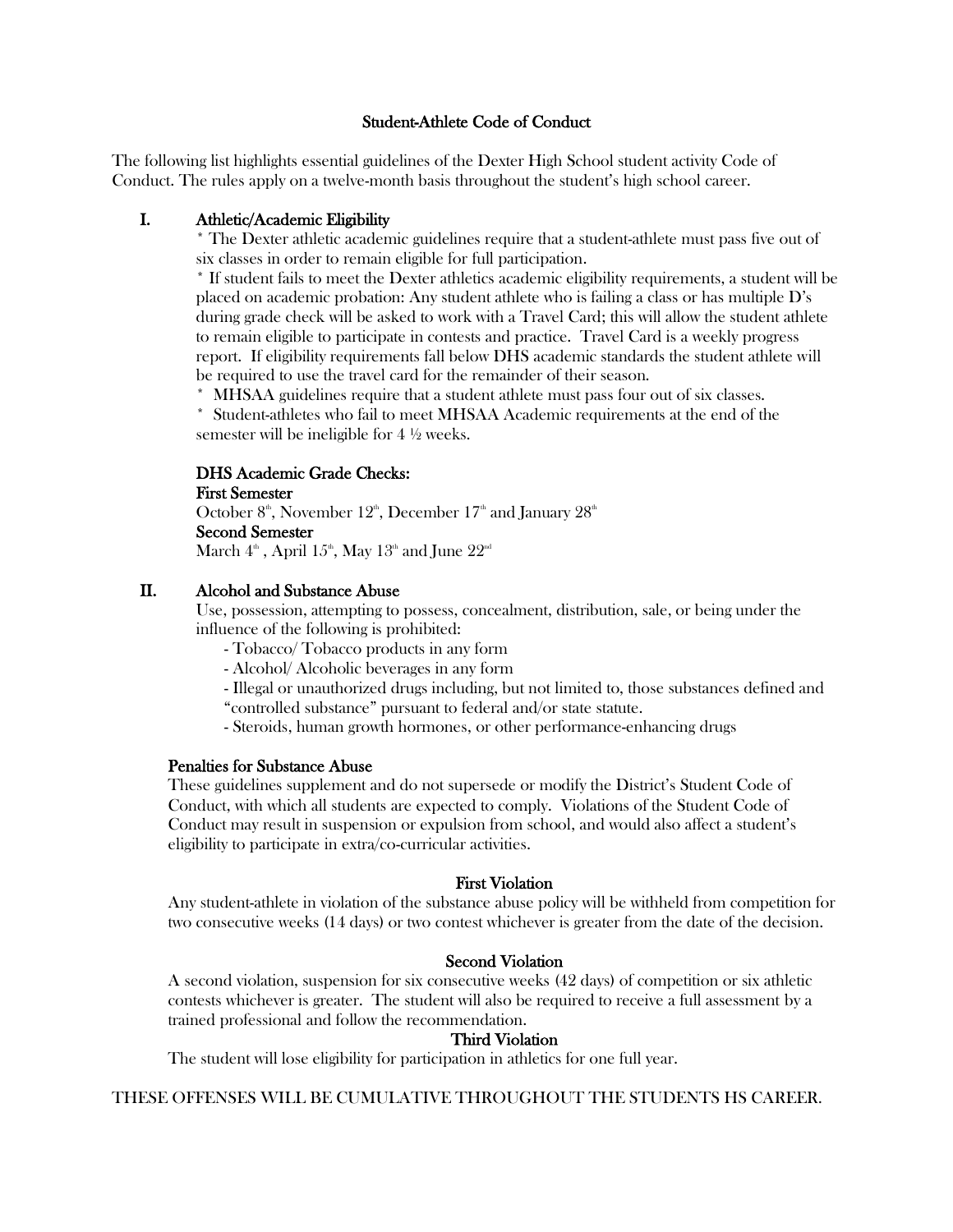# III. Gross Misconduct

Student shall not engage in acts of gross misconduct including, but not limited to behavior which is addressed in the student handbook such as acts of theft, vandalism, assault, sexual misconduct and gross disrespect that brings embarrassment to Dexter Athletic Programs. Violations will be dealt with on an individual basis, and penalties will range from administrative intervention to exclusion from athletic activity participation.

# IV. Suspension from School

Any student-athlete, who is suspended from school for violations of the Dexter High School Student Code of Conduct, will be ineligible to participate in practices, competitions, or any extra-curricular team activities for the duration of the suspension.

# V. Attendance Requirements

- Student-athletes are expected to be in school all hours in order to participate. Exceptions would be doctor/dentist/orthodontist appointment, school sponsor activity, or college visit. Approval from the athletic department is advised if unsure if absence is excused.

- No athlete will be permitted to practice or play in game, contest, or event if absent for any part of that school day unless excused by athletic director or designee.

- Truancy: when a student-athlete has been deemed "truant" by a school administrator, the athlete will not be allowed to practice or compete in the next competition following the reported truancy.

- Multiple unexcused absents can be subject to attendance infractions.

#### Training Rules Violations

The importance of the Code of Conduct should be apparent to everyone. If a student athlete is reported in violation of these rules; the case will be investigated by one or more of the following Coach, Athletic Director, Principal/Assistant Principal and/or HR Director.

- Practice/game suspensions may result from infractions of school and coach's expectations
- Length of suspension will be determined by the severity of the infraction
- Repeated violations may result in the athlete's removal from the team.

#### Due Process

- Athletes and parents will be notified of the charges and particulars of the case.

- Athletes has a right to a hearing with the "Board of Athletics Appeal Committee"

- Request must be made 24 hours after notification of violations

#### Student-Athlete Sportsmanship Expectations

\* Accept and understand the seriousness of your responsibility and the privilege of representing your school and community.

\* Live up to the standards and sportsmanship established by the school administration and staff

\* Learn the rules and regulations of the game thoroughly

\* Treat opponents the way you would like to be treated. Who better understands all the hard work and team effort that is required of your team?

\* Refrain from taunting, or making derogatory remarks to your opponents, before, during and after the contest.

\* Comments of ethnic, racial divisive messages and/or sexual nature will not be tolerated by Dexter High School and athletics.

\* Respect the judgement and integrity of game officials

\* Win with humility and lose with grace